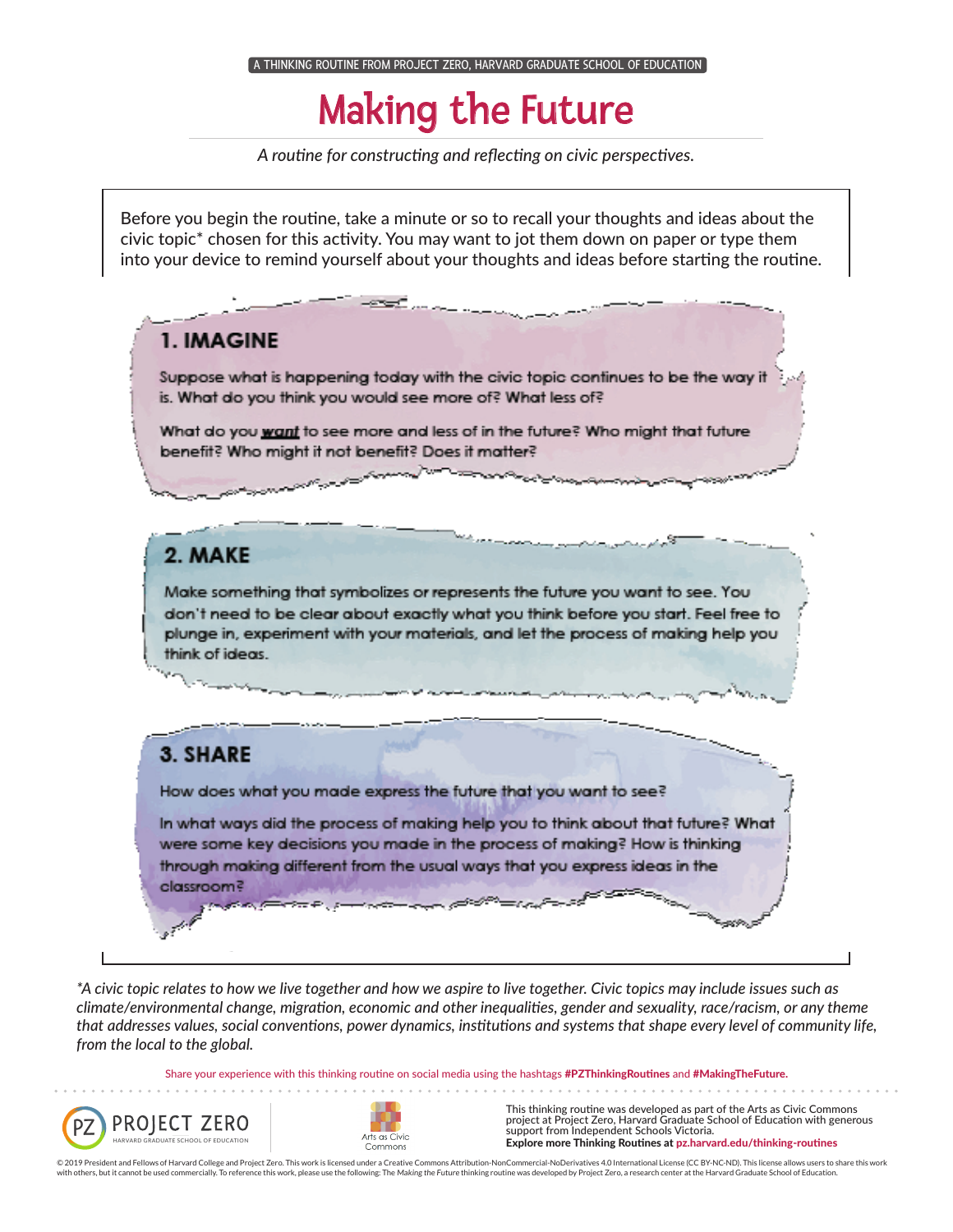# Making the Future, cont'd

*A routine for constructing and reflecting on civic perspectives.*

#### **BEFORE YOU BEGIN**

Choose a civic topic that relates to how we live together and how we aspire to live together. Civic topics may include issues such as climate /environmental change, migration, economic and other inequalities, gender and sexuality, race/racism, or any theme that addresses values, social conventions, power dynamics, institutions and systems that shape every level of community life, from the local to the global.

- The civic topic could be one that you had used in one of your lessons, or one that you want to bring to your students' attention. It could also be a question or puzzle that your students raised in class discussions that you think would be important to spend time on.
- If this civic topic is something that your students have not had time to think about in your class, create opportunities for them to think about and discuss it before using the routine. When students have had some time to think about the civic topic, their engagement with the routine will be richer.
- Consider using 1 or 2 Dialogue Moves for this. Some civic topics may challenge students' worldviews, disrupt how they relate to others in their community, or heighten emotional stress for them, so it's important that students have time to sit with and discuss the complexity of the civic topic they are going to work with.

Gather some materials for students to use for the MAKE step of the routine. This step is not about creating works of art; it is about providing an opportunity for students to express their ideas through making. Process matters more than product here!

- You do not have to provide tons of different materials, or even art materials for this. Instead, reach for materials that are readily available: paper, pen, string, etc. Other materials that work well are tinfoil, tape, magazines, and found objects like twigs, bottles, cardboard, etc.
- Go for fewer rather than more materials. With ample materials, students tend to try to use a lot mor than they need in order to make something visually dramatic. This step is about their ideas, so we do want to focus them on those.

Share your experience with this thinking routine on social media using the hashtags #PZThinkingRoutines and #MakingTheFuture.





. . . . . . . . . .

This thinking routine was developed as part of the Arts as Civic Commons project at Project Zero, Harvard Graduate School of Education with generous support from Independent Schools Victoria. Explore more Thinking Routines at pz.harvard.edu/thinking-routines

© 2019 President and Fellows of Harvard College and Project Zero. This work is licensed under a Creative Commons Attribution-NonCommercial-NoDerivatives 4.0 International License (CC BY-NC-ND). This license allows users to with others, but it cannot be used commercially. To reference this work, please use the following: The Making the Future thinking routine was developed by Project Zero, a research center at the Harvard Graduate School of E